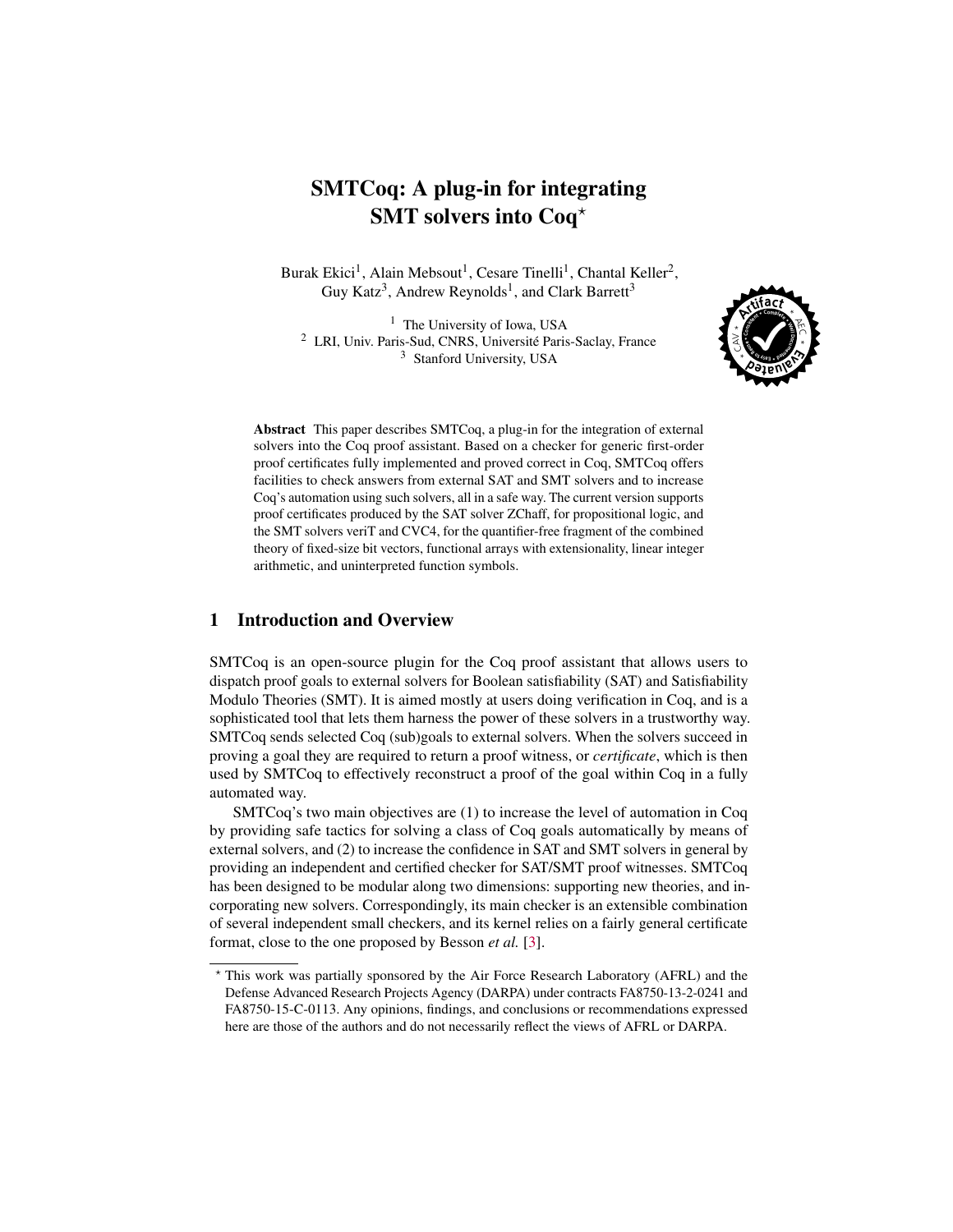<span id="page-1-1"></span>

Figure 1: SMTCoq's architecture

An initial implementation of SMTCoq [\[11\]](#page-6-1) incorporated only the ZChaff SAT solver [\[12\]](#page-6-2) and the veriT SMT solver [\[5\]](#page-6-3), supporting for the latter the combined theory of equality over uninterpreted symbols (EUF) and linear integer arithmetic (LIA). *We describe a recent major extension of the tool that incorporates the CVC4 SMT solver* [\[1\]](#page-6-4) *and supports, additionally, the theory of arrays and the theory of fixed-sized bit vectors.*[4](#page-1-0)

General Architecture The heart of SMTCoq is a checker for SMT proof certificates, in SMTCoq's own format, that is implemented and proved correct inside Coq (see Figure [1\)](#page-1-1). The checker is written to be executable inside Coq. Its Coq signature is checker : formula  $\rightarrow$  certificate  $\rightarrow$  bool where certificate is the type of proof certificates and formula is a type representing SMT formulas. SMTCoq implements a *deep embedding* in Coq of SMT formulas via a function  $\llbracket \cdot \rrbracket$  : formula  $\rightarrow$  bool that interprets each SMT formula as a corresponding Boolean term in Coq. The correctness of the checker is guaranteed by a Coq lemma of the form:

**Lemma** checker\_sound :  $\forall$  f c, checker f c = true  $\rightarrow$  [f] = true

stating that whenever the checker returns true for a given formula f and proof certificate c for f, the interpretation in Coq of f is a valid Boolean formula.

Using the type **bool** of Booleans as the codomain of the interpretation function  $\llbracket \_ \ \rbrack$  instead of Coq's own type Prop of (intuitionistic) propositions allows SMTCoq to

<span id="page-1-0"></span> $^4$  A version incorporating this extension is available at  $\mathtt{https://smtcoq.github.io/}$  $\mathtt{https://smtcoq.github.io/}$  $\mathtt{https://smtcoq.github.io/}$  .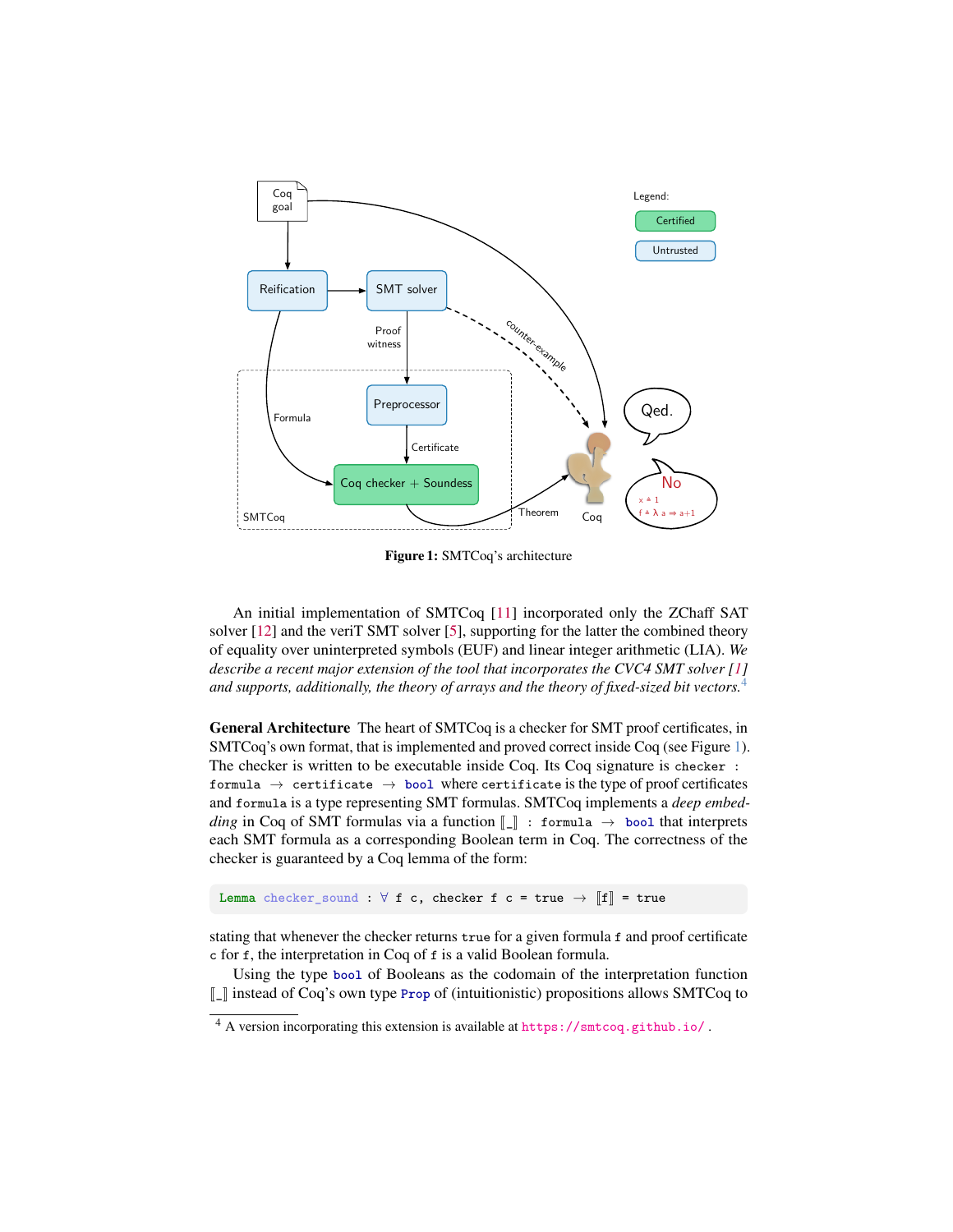check the classical logic proofs returned by the external solvers without the need to add classical logic axioms to Coq. SMTCoq provides Coq tactics that automatically convert Coq goals (which are terms of type **Prop**) to **bool**, provided they fall in the first-order logic fragment supported by SMTCoq. This conversion relies on the reflect predicate from the Coq plugin SSReflect [\[6\]](#page-6-5).

Use Cases The primary use case for SMTCoq, reflected in Figure [1,](#page-1-1) aims at increasing automation during interactive proofs in Coq. We have defined a few Coq tactics that can be invoked during an interactive proof session to dispatch goals to an external SMT solver. Currently, these goals must be universal formulas in the combination of supported theories listed earlier. If the SMT solver is able to prove a given goal (by proving that an encoding of its negation is unsatisfiable) and produce a proof certificate, and if SMTCoq's checker succeeds in validating the certificate, then the soundness of the checker yields, by *computational reflection*, a Coq proof of the original goal. In this use case, the trusted base consists only of Coq itself: if something else goes wrong (e.g., the SMT solver fails to prove the goal or SMTCoq's checker fails to validate the certificate), the tactic will fail. However, no unsoundness will be introduced into the system.

A secondary use of SMTCoq, not reflected in Figure [1](#page-1-1) for space constraints, is simply as a correct-by-construction independent checker for proof certificates generated by certifying SMT solvers like CVC4 and veriT. In this case, the trusted base is both Coq and SMTCoq's parser for input problems written in the SMT-LIB standard format [\[2\]](#page-6-6). The parser must be trusted to guarantee that SMTCoq is effectively verifying a proof of the actual problem that was sent to the external solver—as opposed to a proof of some other formula. However, this parser is fairly straightforward, and so its correctness is easy to verify by other means (e.g., [\[9\]](#page-6-7)), although that is left for future work.

A crucial aspect of both use cases is the need to *preprocess* proof certificates before sending them to SMTCoq's checker because, for instance, they may not be in the format accepted by the checker—which is the case with CVC4-generated certificates. However, there is no need to trust this preprocessing stage or prove anything about it. If the preprocessor is buggy, SMTCoq will fail to validate the proof certificate and so no unsoundness will be introduced into Coq in this case either. This preprocessing stage allows us to easily extend SMTCoq with new solvers as long as their certificates can be faithfully converted to the SMTCoq format. SMTCoq's current support for ZChaff, veriT and CVC4 is indeed provided through a preprocessor for each solver. Using a preprocessor is also beneficial for efficiency: proof certificates may be further compacted or simplified before or after their translation, thus potentially improving performance and scalability. We do all that in the extension described next.

## 2 The CVC4 extension

For this work, we leveraged the proof-producing capabilities of the CVC4 SMT solver [\[7,](#page-6-8) [10\]](#page-6-9). CVC4 uses the LFSC proof format [\[14\]](#page-6-10) also used by its predecessor CVC3 [\[13\]](#page-6-11). LFSC is appealing because of its flexibility, generality, and ability to represent finegrained proofs. To increase compactness and scalability, LFSC extends the Edinburgh Logical Framework (LF) [\[8\]](#page-6-12) by allowing types with computational *side conditions*,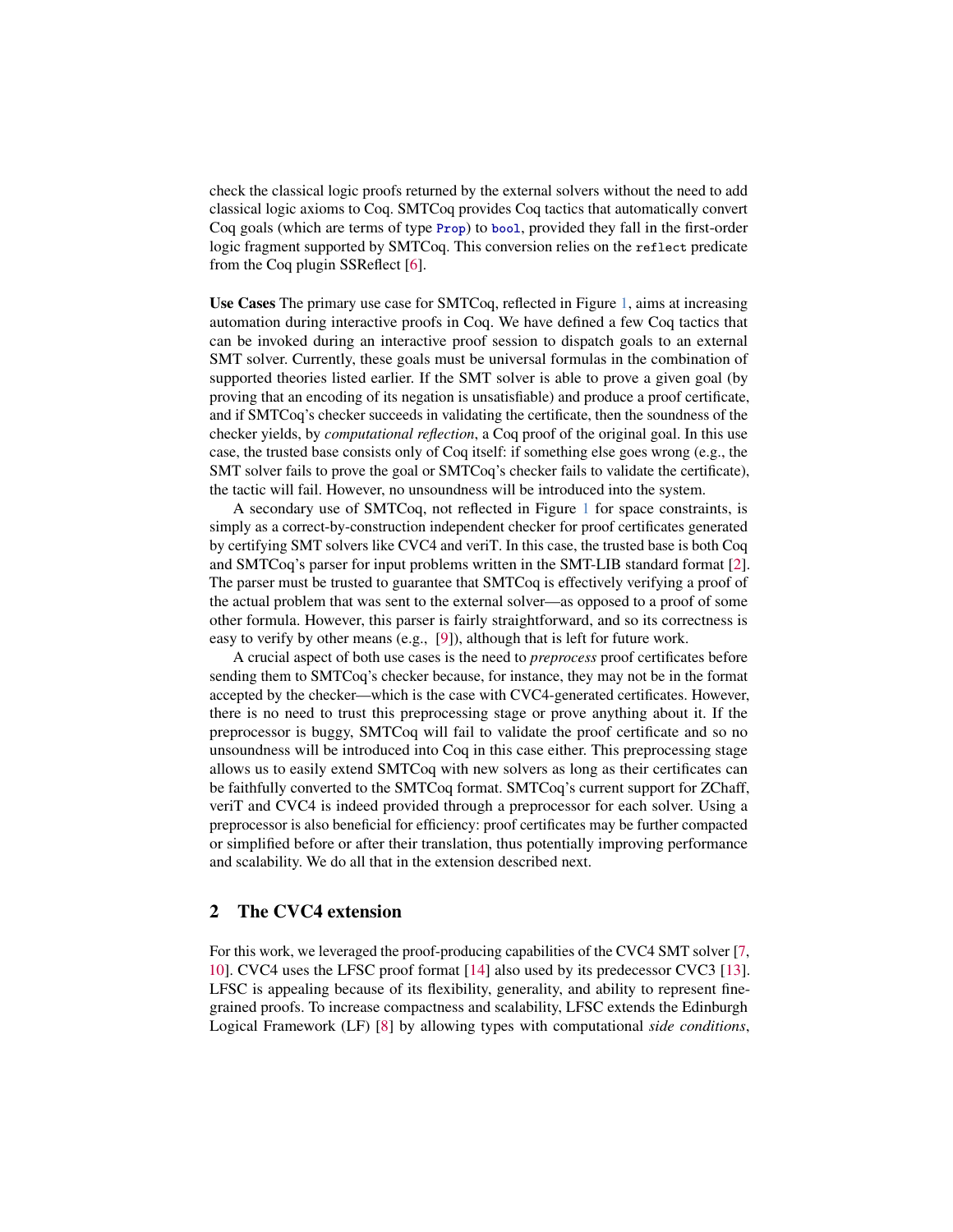explicit checks defined as programs in a simple functional programming language. Proof rules in LFSC are defined as operators whose type may include a side condition on the rule's premises. Proof certificates are then encoded as LFSC terms and proof checking reduces to type checking, with the twist that, when checking the application of a proof rule with a side condition, an LFSC checker must compute the actual parameters and then execute the side condition, rejecting the rule application as ill-typed if the side condition fails.

The validity of an LFSC proof certificate thus relies on the correctness of the proof rules it uses, including the correctness of their side conditions, if any. CVC4 defines its own proof rules, in LFSC modules called *signatures*, for the various theories it supports. These signatures contain definitions for variables, clauses, and rules for propositional reasoning; they also contain definitions for terms, formulas, and rules for theory reasoning. More specifically, the signatures include: resolution rules; CNF-conversion rules; rules for equality and congruence over uninterpreted functions; types, constructors and rules for the theory of arrays with extensionality; and types and constructors for the theory of fixed-size bit vectors together with *bit-blasting* rules for that theory. They currently do not include definitions and rules for integer arithmetic since CVC4 does not yet produce proof certificates for that theory.

To extend SMTCoq to CVC4 we have developed (in OCaml) a translator/preprocessor from the fragment of LFSC used by CVC4 to the certificate format used by SMTCoq. A proof certificate in SMTCoq is a sequence of proof steps, where each proof step is either an input clause or the application of a *rule* to a (potentially empty) list of *derived* clauses together with a resulting clause. Each clause in the certificate is identified by a unique number. Before our extension, SMTCoq already had a set of predefined rules whose checkers had been proven correct in Coq.

A major difference between the two proof formats lies in the presentation of the deduction rules. In SMTCoq, the small checkers deduce new formulas from already known formulas (possibly with the help of a certificate produced by an external solver), making the proof format inherently linear. In contrast, the LFSC proof format is more general, not only because of the side conditions but also because it allows natural deduction-style rules which enable the construction of nested proofs. As a consequence, in some cases, our LFSC-to-SMTCoq translator needs to replay parts of the side conditions in LFSC rule applications in order to produce the premises, conclusions, and certificates needed by the small checkers in SMTCoq. The translator also linearizes nested proofs, adding intermediate resolution steps to the generated SMTCoq certificate. The whole transformation is feasible because LFSC proofs are more *fine-grained* than SMTCoq proofs; hence, they contain all the information needed by the SMTCoq checker. In particular, and contrary to other proof formats such as the one used by the Z3 SMT solver [\[4\]](#page-6-13), there is no need to perform proof reconstruction on LFSC proof certificates.

#### 2.1 Bit Vectors and Functional Arrays

We instrumented CVC4 to produce LFSC proofs for the quantifier-free fragment of the SMT theories of *fixed-width bit vectors* and *functional arrays with extensionality* [\[7,](#page-6-8) [10\]](#page-6-9). We extended SMTCoq correspondingly to accept and check proof certificates in these new theories. This involved two major steps: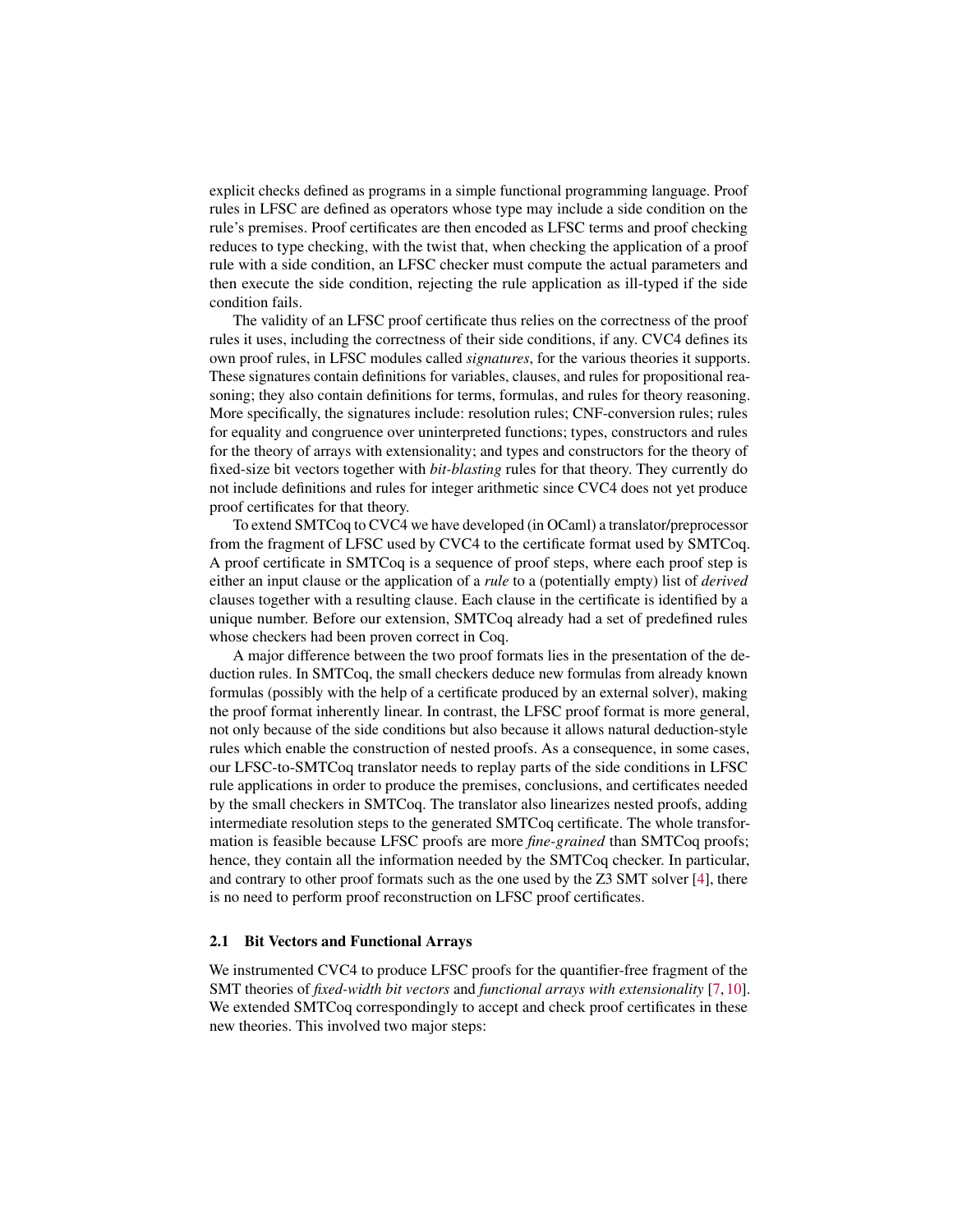- <span id="page-4-1"></span>1. We extended the Coq formula type with the function symbols of the bit vector and array theories, and provided a suitable encoding of bit vectors and arrays in Coq.
- <span id="page-4-0"></span>2. We extended the SMTCoq proof format with proof rules for the new theories, extended SMTCoq's checker correspondingly to check certificates containing applications of those rules, and proved the extended checker correct in Coq.

Step [2](#page-4-0) was achieved by adding new certified small checkers to the SMTCoq checker for the new theories. Thanks to SMTCoq's original design, neither the existing small checkers nor their proofs of correctness had to be changed as a result of this addition.

Since Coq itself has limited support for bit vectors and arrays as defined in the SMT-LIB standard supported by CVC4, for Step [1](#page-4-1) we had to design and implement complete Coq libraries for them.<sup>[5](#page-4-2)</sup> Our bit vector library represents bit vectors with a dependent type **bitvector** parameterized by a positive integer *n*, for the bit vector size. It provides a complete formalization in Coq of the SMT-LIB theory of bit vectors with the exception of the division operator which is currently unsupported. The type **bitvector** is implemented as a list of Booleans together with a proof that the list has length *n*.

Our array library is inspired by Coq's own FMapList library. We encode arrays, which in SMT-LIB are just maps from some index type to some value type, as finite maps from keys to values together with a default value for all key that are not explicitly listed in the finite map.[6](#page-4-3) This library provides a type **farray** parameterized by the key type and the value type, and makes extensive use of Coq's type classes to express necessary properties of the parameter types. For instance, key types are required to be endowed with a *total ordering*. This ordering ensures that arrays have a unique finite map encoding, allowing array equality to be reduced to structural equality over finite maps.

#### 2.2 Coq Tactics and Proof Holes

SMTCoq brings the power of SAT and SMT solvers to Coq users by providing sound Coq tactics for solving subgoals with the aid of such solvers. Those tactics add an unprecedented level of automation to Coq, one that is still lacking in most interactive theorem provers. The original SMTCoq had two tactics, respectively for ZChaff and for veriT. We have developed two additional ones: cvc4, which relies only on CVC4, and smt, which takes advantage of CVC4 and veriT by falling back on the cvc4 and the verit tactics as needed. Coq users may resort to these tactics whenever they can express some of their goals in terms of the SMTCoq libraries for EUF, LIA, bit vectors and functional arrays. We believe the latter is possible in many instances where Coq is used for verification purposes, given the usefulness of those theories in modeling verification problems, and considering the generality and extensibility of our Coq libraries.

Currently, CVC4 is not fully proof-producing for the theories above. As a result, its proof certificates may contain *holes*; that is, they may refer to lemmas that, while proven valid by CVC4 internally, are assumed without proof in the proof certificate. These include linear arithmetic lemmas as well as lemmas corresponding to equivalencepreserving simplification steps performed by CVC4 on the input formula encoding the

<span id="page-4-2"></span><sup>5</sup> These libraries are publicly available as part of the SMTCoq distribution.

<span id="page-4-3"></span><sup>6</sup> While not faithful to the SMT-LIB semantics, this encoding is adequate for universal goals.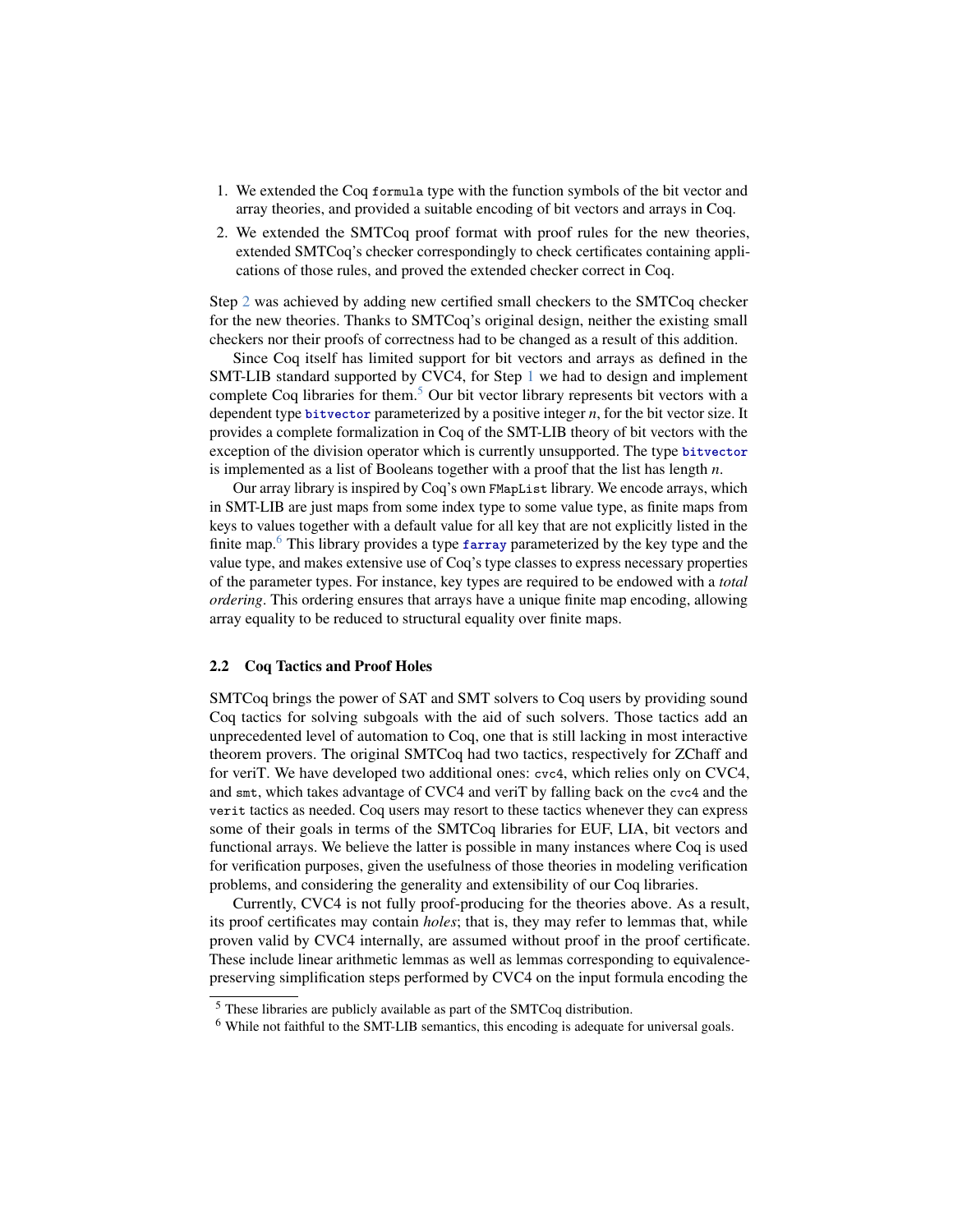<span id="page-5-0"></span>

Figure 2: SMTCoq tactics.  $a[i \leftarrow v]$  denotes array updates; Z is Coq's own integer type.

goal. To account for these *partial proofs*, we have extended SMTCoq's proof system with a new rule that permits holes in SMTCoq's proof certificates by introducing *cuts* in the proof. The result of this addition is that SMTCoq recognizes unproven lemmas and lifts them to Coq subgoals that are either further processed by the tactic that invoked SMTCoq or are returned to the user.

To illustrate this with a concrete example, Figure [2a](#page-5-0) shows a Coq goal involving all the theories now supported by SMTCoq. The first call to the cvc4 tactic in the proof would be able to prove the goal fully automatically if it wasn't for the presence of a hole in the proof certificate produced by CVC4 due to an unproven rewriting step. The corresponding *subgoal* returned by the tactic, shown in Figure [2b,](#page-5-0) requires the user to prove the equivalence of a formula and its rewritten version (with the rewritten parts highlighted). This is a goal that the verit tactic, invoked by the user later in the proof, is able to solve in full by considering the symbols from the theory of arrays and bit vectors, which are not supported by veriT, as uninterpreted. The composite tactic smt can actually solve the original goal of Figure [2a](#page-5-0) with no user assistance by combining the other tactics automatically.

# 3 Conclusion and Future Work

SMTCoq has been designed to be easily extensible to new theories and/or solvers. We presented one such extension with CVC4 as a background solver and the theories of bit vectors and arrays as new supported theories. We argued that the various tactics provided by SMTCoq greatly increase the automation capabilities of Coq. We have verified that by developing and testing several examples not discussed here but available in the SMTCoq distribution. In our extension, SMT solvers are not required to justify all their steps in a proof thanks to a cut mechanism that allows part of the proof to be discharged manually or by other means. We see this as a crucial feature in practice since it allows SMTCoq